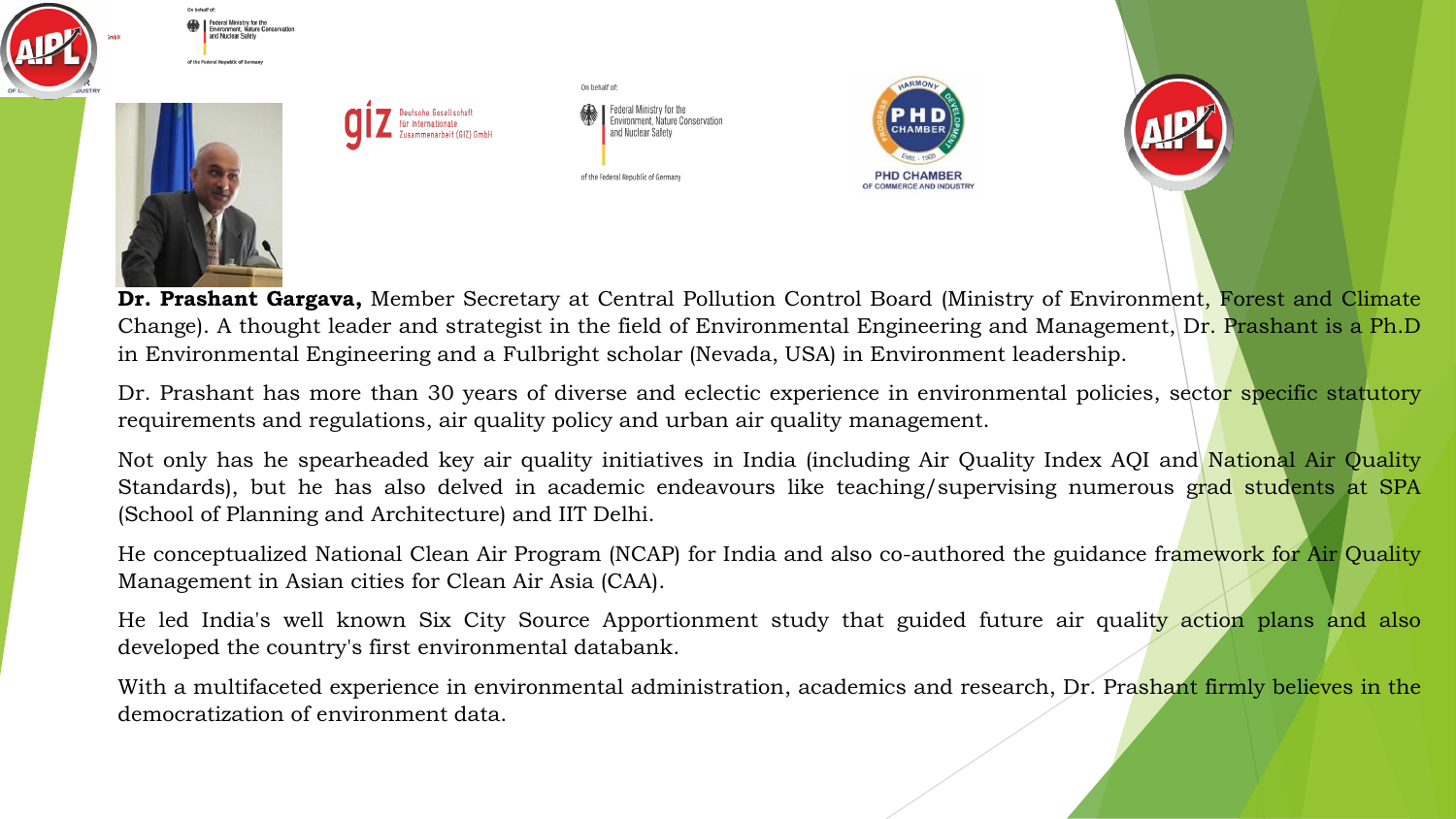



On behalf of: ironment Nature Conservation and Nuclear Safet

of the Federal Republic of Germany





**Mr. S K Ray**

Hony. Secretary, Indian Center for Plastics in the Environment (ICPE)

### **Education:**

BE (Mechanical) and post Graduate Diploma in Management from Indian Institute of Management, Bangalore.

## **Experience:**

Nearly 45 years of experience in petrochemical industry managing businesses, strategic planning, long-term perspective planning, business developments, corporate affairs, and other related functions. Superannuated from Reliance Industries Limited as Sr. Executive Vice President. At present mentoring a newly formed team on sustainability.

## **Others:**

Visiting Professors and member of Education Council at Somaiya Vidyavihar University, Mumbai.

Past Chairman, Indian Institute of Packaging, an autonomous educational institute under Ministry of Commerce and Industry, Government of India.

Hon. Secretary of Indian Center for Plastics in the Environment (ICPE), a non-profit organization established by industry on the recommendation of the task force set-up by Ministry of Environment & Forest in 1999.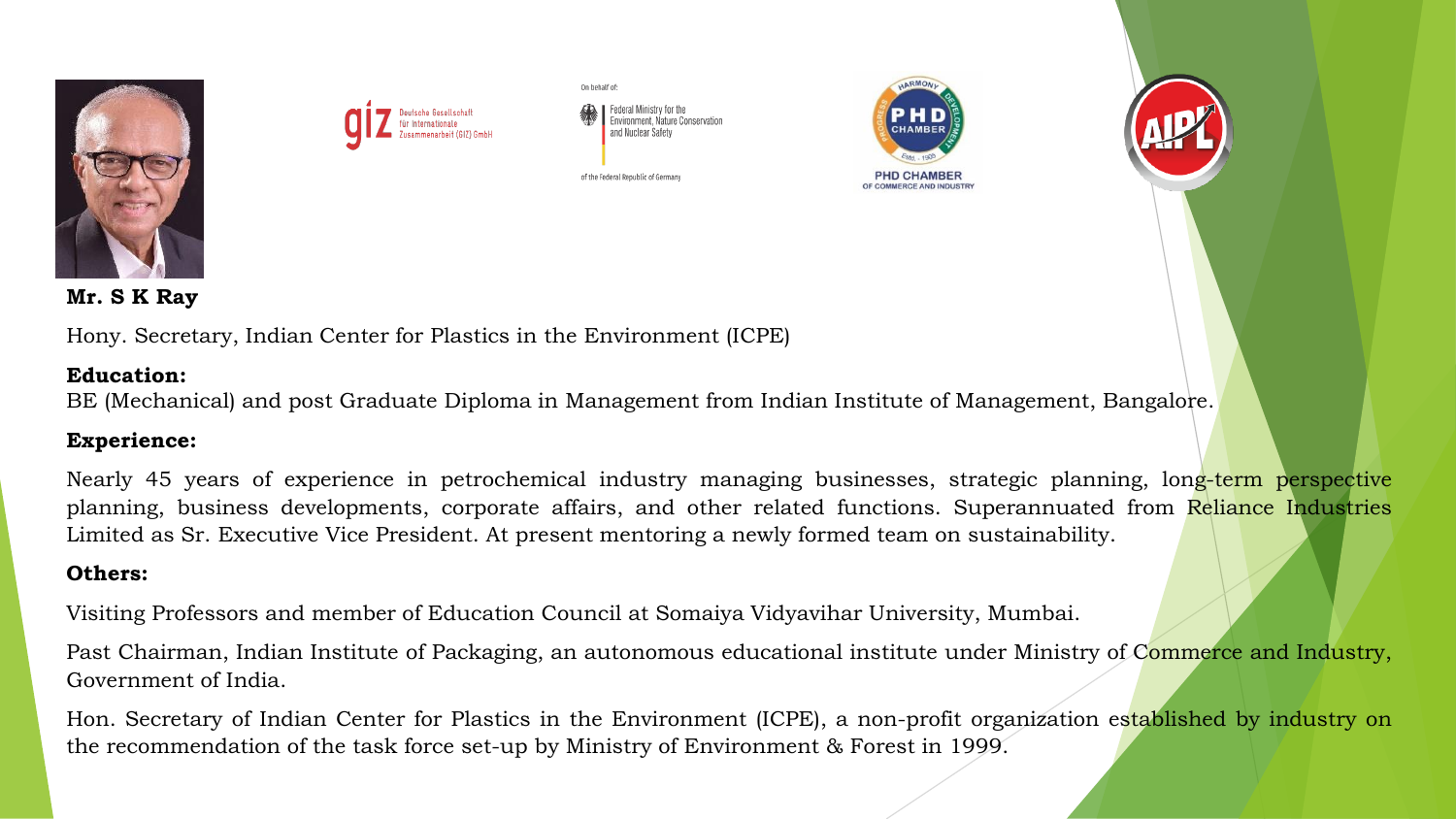

**Dr. Rachna Arora,** Circular Economy Solutions Preventing Marine Litter, Team Leader, Deutsche Gesellschaft für Internationale Zusammenarbeit (GIZ) GmbH

- **Presently working as Team Leader (GIZ) EU supported Resource Efficiency Initiative for India (EU-REI).**
- A keen planner with expertise in project implementation, evaluation, monitoring of both operations and finances.
- Conversant with Log frame and participatory tools, processes and approaches.
- An effective communicator with exceptional relationship management skills with hands on experience in networking with project partners and allied agencies
- Expertise in steering projects on Circular Economy, E-Waste management, Resource Efficiency, Climate Change Adaptation, Marine Litter.
- Doctorate from Indian Institute of Technology Roorkee, Roorkee (IIT-R) in Environmental Chemistry (2007).

Specialties:

Circular Economy, Resource Efficiency, Environmental Policy, Electronic Waste Management, Climate change adaptation, Pulp & Paper Industry, Environmental Management, Business Development, Information and Knowledge management for Environment, monitoring and evaluation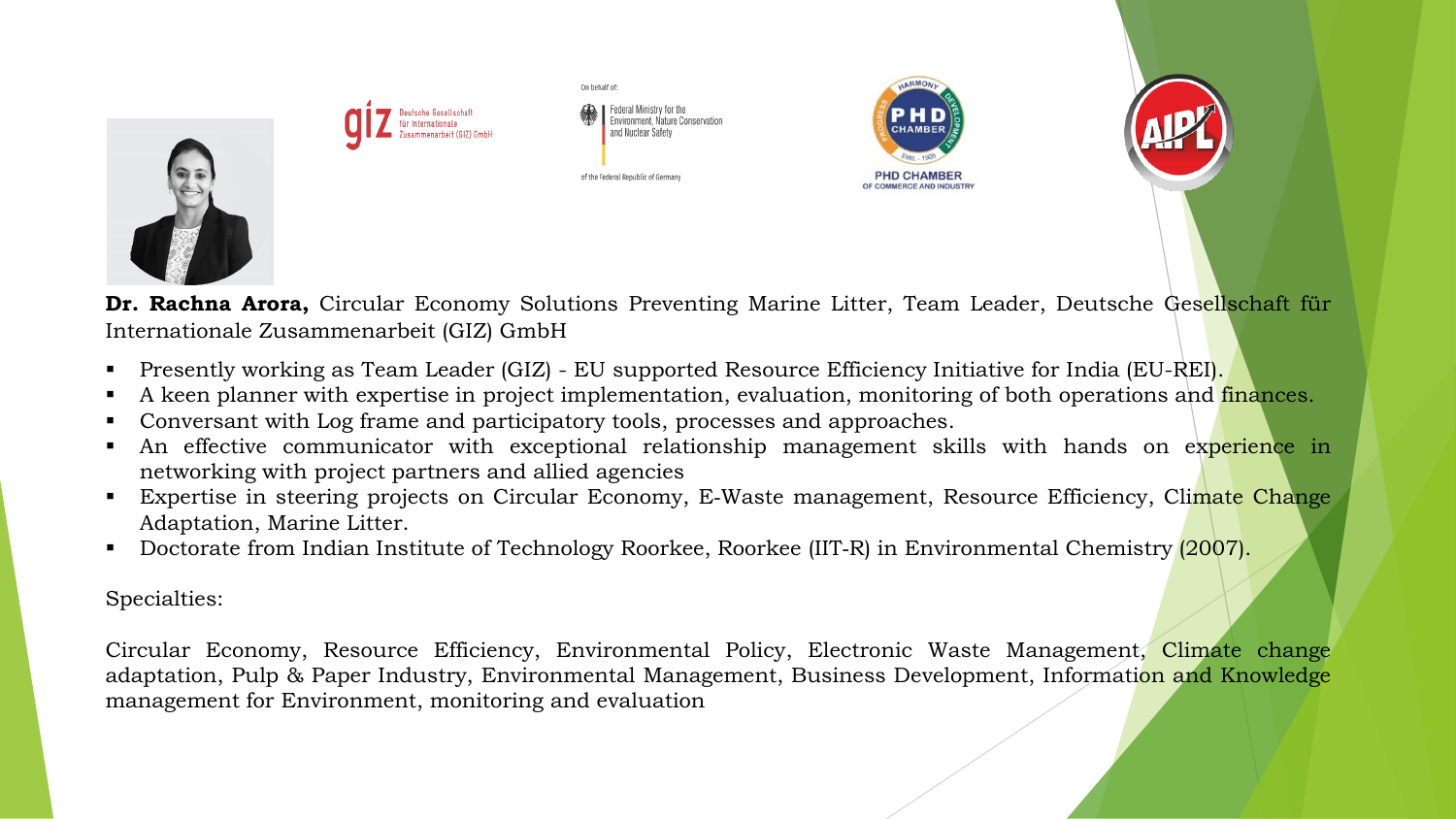



Federal Ministry for the<br>Environment, Nature Conservation and Nuclear Safety

of the Federal Republic of Germany

On behalf of:





**Ms. Swati Singh Sambyal** Waste Management Specialist, UN-Habitat India

Accelerating affordable resource management & circular solutions in India. Working on policy and practices for effective and affordable waste management in India, South Asia and Global South. Helping to build regulatory and technical capacities of cities in waste management; and highlighting the importance of decentralized waste management with focus on circular economy and resource efficiency through in-depth research and advocacy.

Currently working under the Sustainable Cities Integrated Approach Pilot (SCIAP) project in partnership with the Ministry of Housing and Urban Affairs (MoHUA) in Bhopal, Guntur, Jaipur, Mysuru and Vijayawada. The main goal of the project is to infuse sustainability strategies into urban planning and management at the city level and create an enabling climate for investments in green infrastructure and circular economy (CE) that would reduce greenhouse gas emissions, improve service delivery and enhance the quality of living for all citizens, thereby building resilience and strengthening the governance capacity of the cities.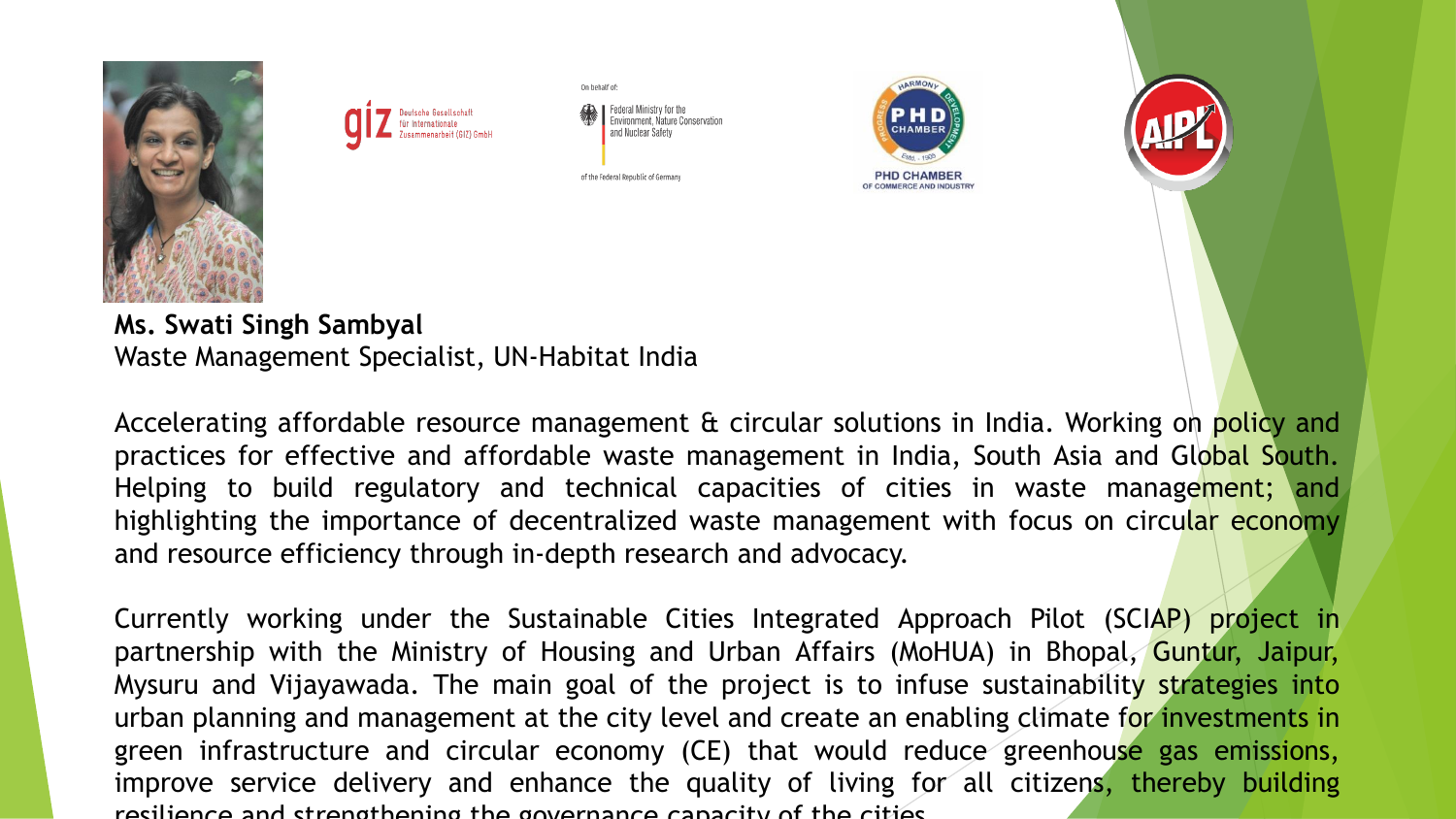

# **Divya Sinha- Brief**

- Graduate Civil Engineer from IIT Roorkee & Post Graduate in Env. Engineering from IIT Mumbai
- Working with Central Pollution Control Board for 15 Years and currently heading UPC II Division which is dealing with Solid & plastic waste management. Major focus areas of work include phasing out of Single Use Plastic, strengthening implementation of Extended Producers Responsibility, promotion of alternatives to petro-based plastic, besides dealing with regulatory and judicial matters. Area of interest is evaluation and promotion of new technologies for plastic waste management
- Previously worked with National Productivity Council for over 10 years providing consultancy services in the field of Industrial pollution prevention & control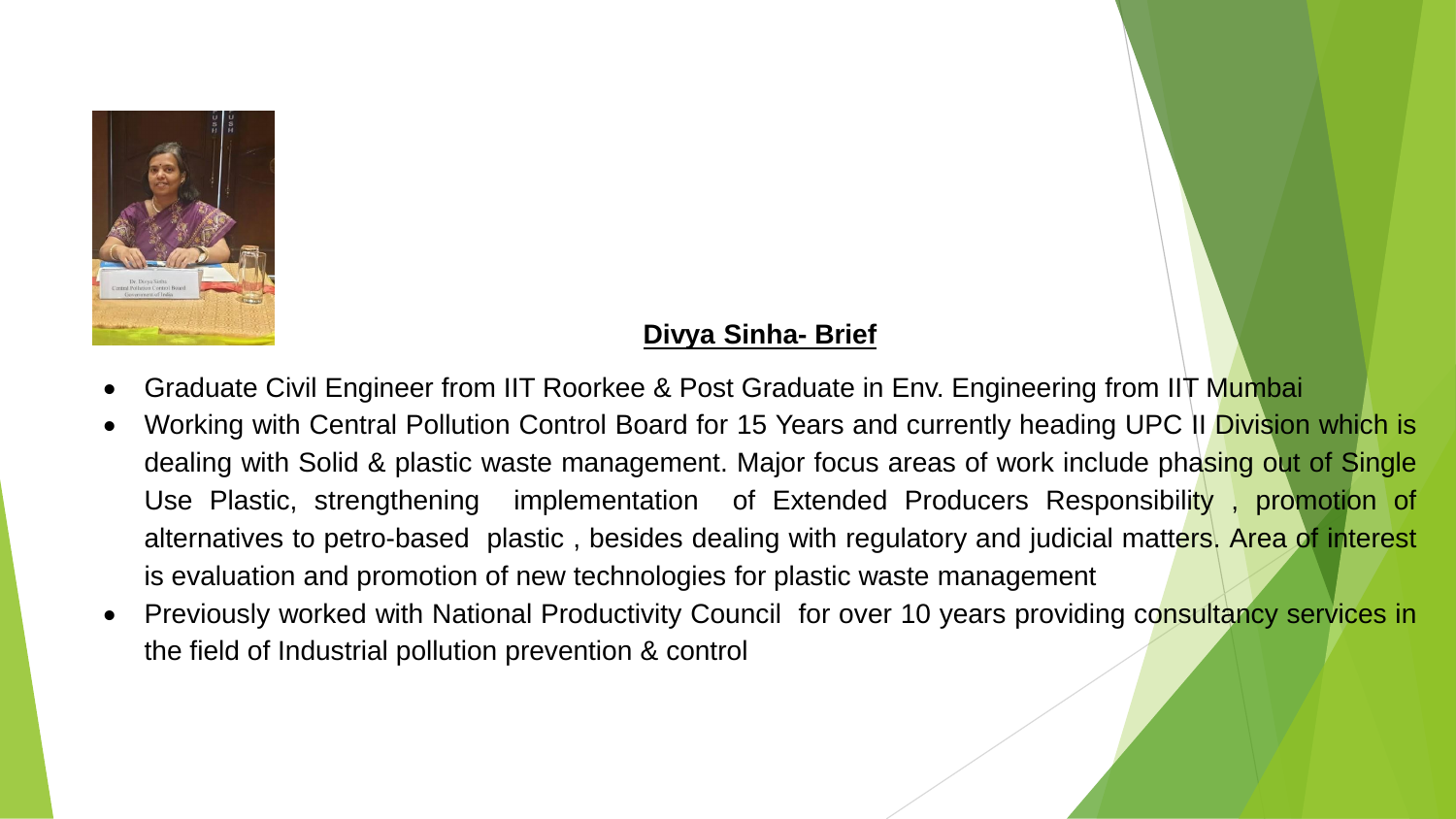

On behalf of:

Federal Ministry for the<br>Environment, Nature Conservation 叅 and Nuclear Safety

of the Federal Republic of Germany



**PHD CHAMBER** OF COMMERCE AND INDUSTRY



# Mr. Rahul Vinod Podaar

Managing Director - The Shakti Plastic Industries

Core Commitee Member at

NITI AAYOG for Plastic Waste Management Vice President for Plastic Recycling at MSMECCII

Committee Member at

**MRAI** IRI

Member at

**PLEX CONCIL AIPMA** OPPI **FPITA** 

#### Summary



Managing Director whose result oriented but also driven to manage & strategize mutually beneficial partnerships and relationships with all stakeholders alike. Adept at creating strategic alliances with organization leaders to effectively align with and support key business initiatives. Accomplished at building and retaining high performance teams by on boarding skilled professionals.

### An overview of the company

Founded in 1969 by Late great Shri Vishwanath Podaar in Malad-West, Mumbai. Later, Mr. Rahul Vinod Podaar (Managing Director) carries on the torch. Since then the company has been instrumental towards expanding the business and continue as leaders in Waste management.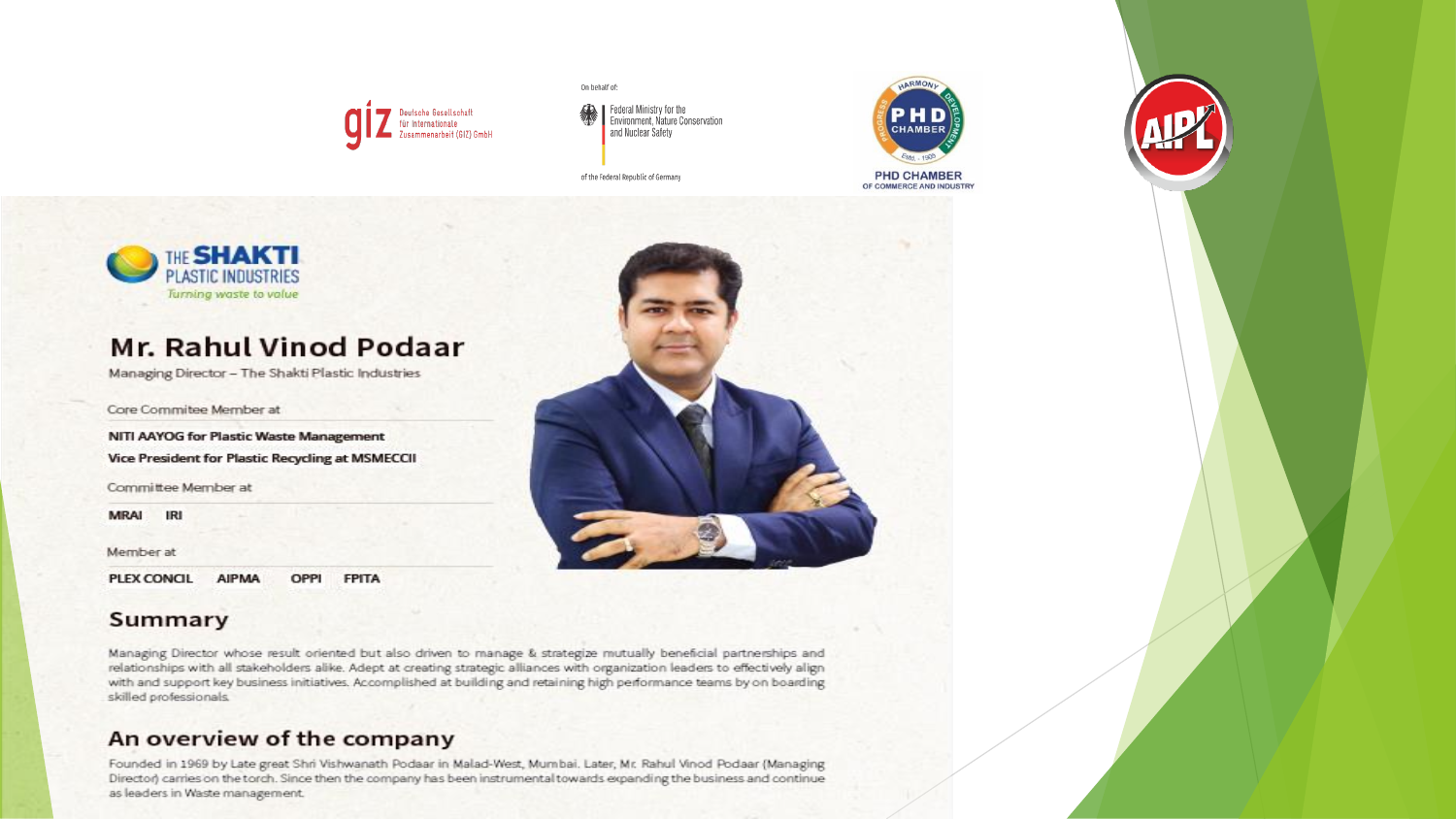

Joint President – Packaging & New Product Development, Uflex Ltd.

Mr. Jeevaraj Pillai is a Mechanical Engineer and an MBA. He has been working with UFlex for the past 24 years. He has over 35 years of experience in Packaging covering the entire gamut of packaging technology from Pre-press and cylinder making, different types and grades of film making, to high end conversion of flexible packaging material. His skills include sound understanding of web handling, extrusion and coating technology and bag making for varied applications.

On the sustainability front, he has been working for over a decade to address issues of the damage caused to the environment by plastic-litter, by implementing various measures including Recycling of Multi-Layer Plastics. He has been actively involved in the development of a viable Bio-degradable options for the packaging industry including that under Litter conditions. His contribution in implementing the Energy Curing Technology in flexible packaging has resulted in a substantial reduction in carbon footprint.

He also has an active participation in introducing value added products in packaging industry like Cast and Cure systems, Hot Foil Stamping on Flexibles, 3D-Hologram Embossing, Actively Modified Atmosphere Packaging Technology, Easy tear PET, OPP, PE and new generation Flexi-Tubes. He has presented paper on Plastic Packaging and Environment, Application of E-beam Technology, Anti-counterfeiting options and Anti-Microbial Films to name a few.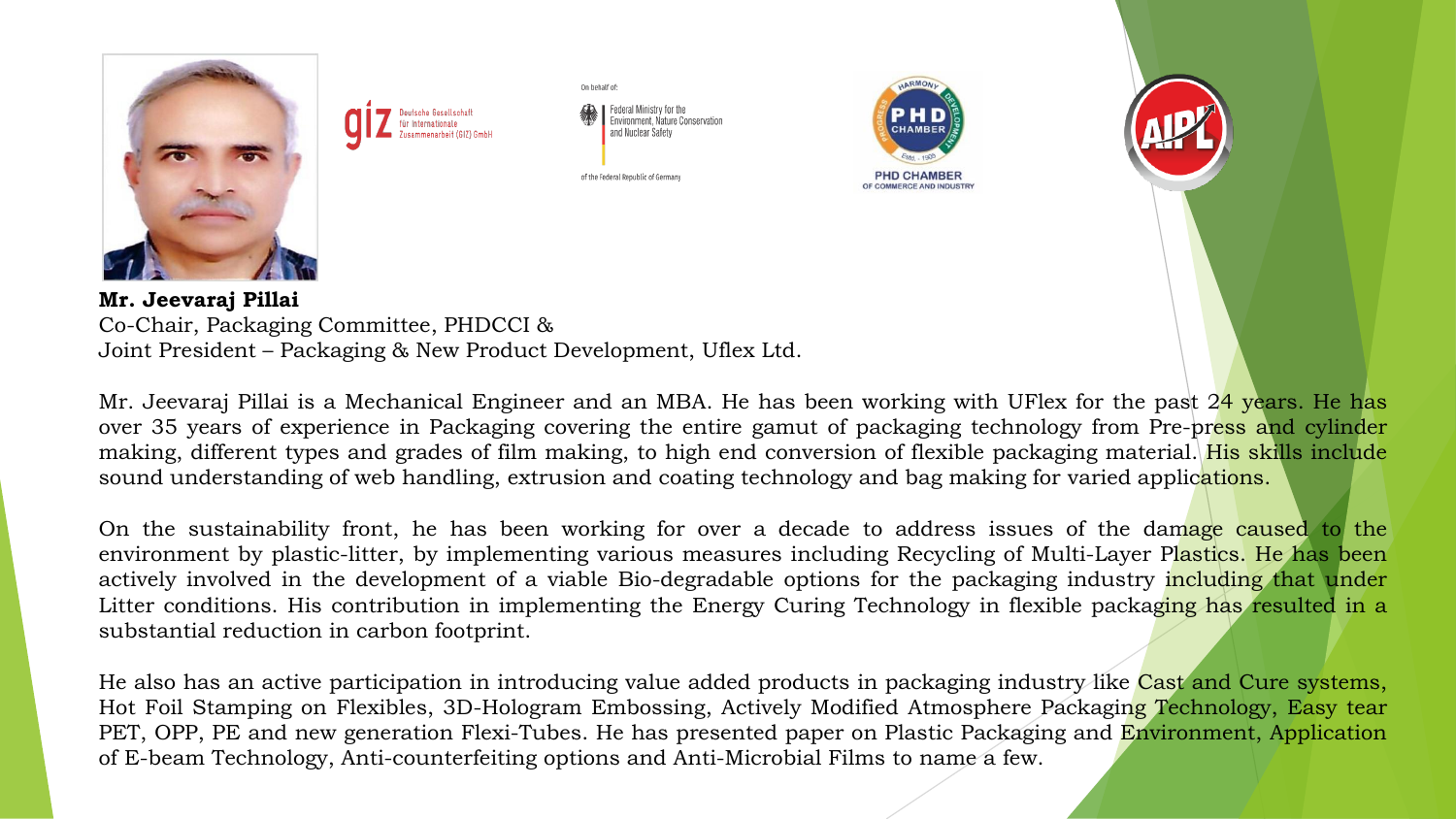



Federal Ministry for the vironment. Nature Conservation and Nuclear Safet

of the Federal Republic of Germany

On behalf of:





**Mr. Sanjay Gupta, Vice President - Corporate Procurement and Packaging Development, DS Group**

Mr. Sanjay Gupta is a printing & packaging technologist having more than 30 years of experience in sales, marketing, production, procurement, packaging, and development.

He holds a PGDM in Advertising and Masters in Sales & Marketing.

He is an executive member and an advisor of many institutions including BIS Committee PHDCCI, ASSOSCHAM, CII and PackPlus.

With his experience in the field, he has been invited as a panellist at IIT Delhi, OP Jindal University, ICAR-NAARM & Pamex, etc.

Sanjay directs and runs a talk show on YouTube known as 'Shifting Focus' .

He has authored a number of scripts published in national and international journals.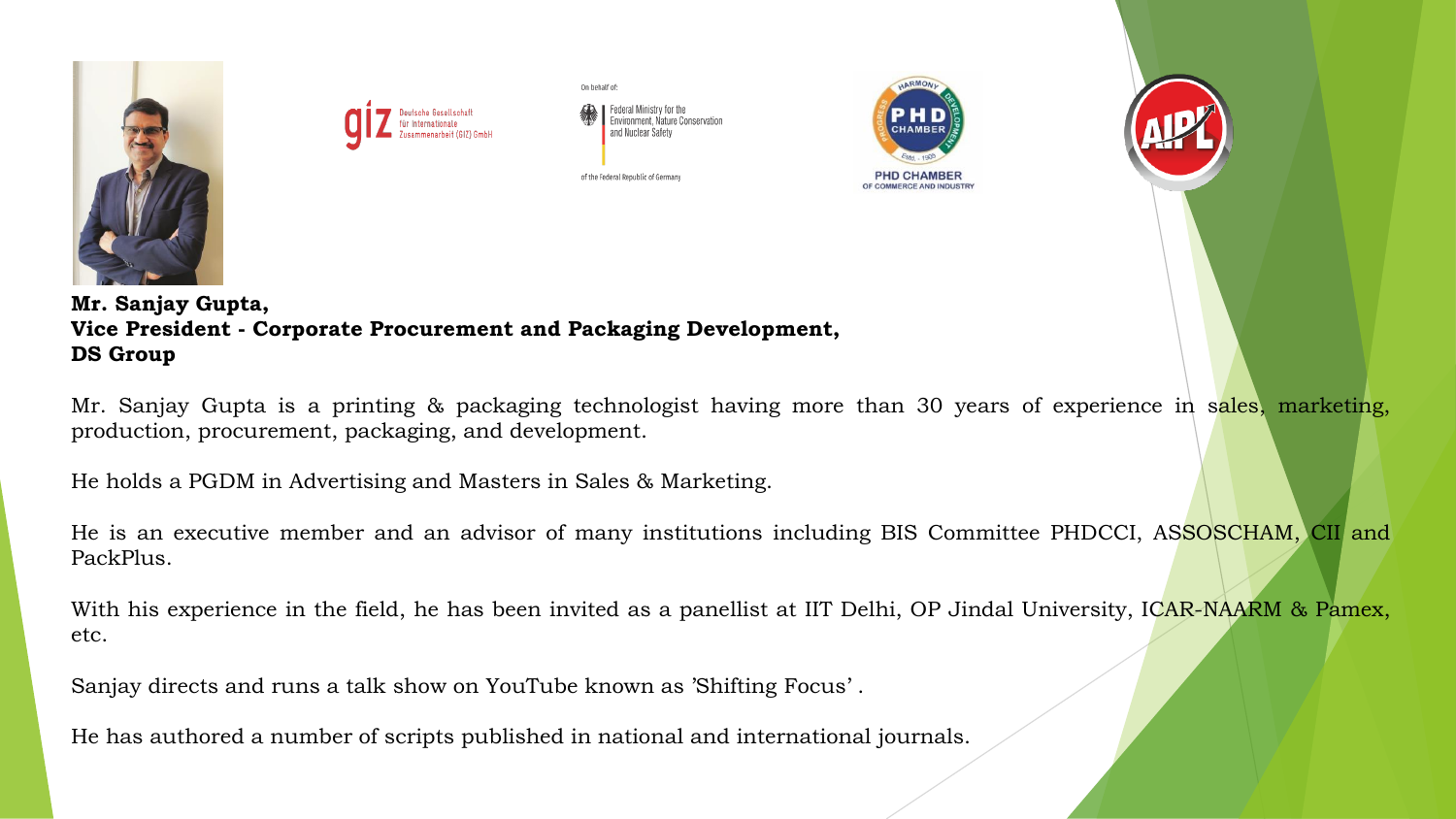

Mr. Varij Sharma is a Partner and founder of the Firm. He completed his 5 year integrated law degree (B.A. LL.B (hons.)) from National Law University, Jodhpur in 2008 with honours in business and corporate laws. He is enrolled with the Bar Council of Delhi and is also a member of the Delhi High Court Bar Association. Prior to co-founding Gravitas Legal in 2015, Mr. Varij practiced in the areas of commercial and corporate laws with Dua Associates, Delhi and Khaitan Sud & Partners with a strong emphasis on contract law and laws governing foreign exchange. His areas of focus include Corporate & Commercial, White Collar Crime and Investment Funds.

He has advised clients on a host of legal issues including allotment of shares to shareholders, domestic inter-corporate borrowings, day-to-day corporate compliance related matters, organization of Board meetings and General meetings, employment issues, and issues specific to sectors such as, automobiles/auto transmissions, hospitality, food products, aviation, aircraft hardware etc.

Mr. Varij has been regularly advising fortune top-50 companies who are global leaders in QSR, aviation, automobile and technology development (such as General Motors, McDonalds, Wesco Aircraft, Allison Transmissions, United Biscuits, Edwards Lifesciences, Emerson and Travelex) in connection with divestment from a joint venture, securing external commercial borrowings and domestic term loan as well working capital facilities, vendor invoice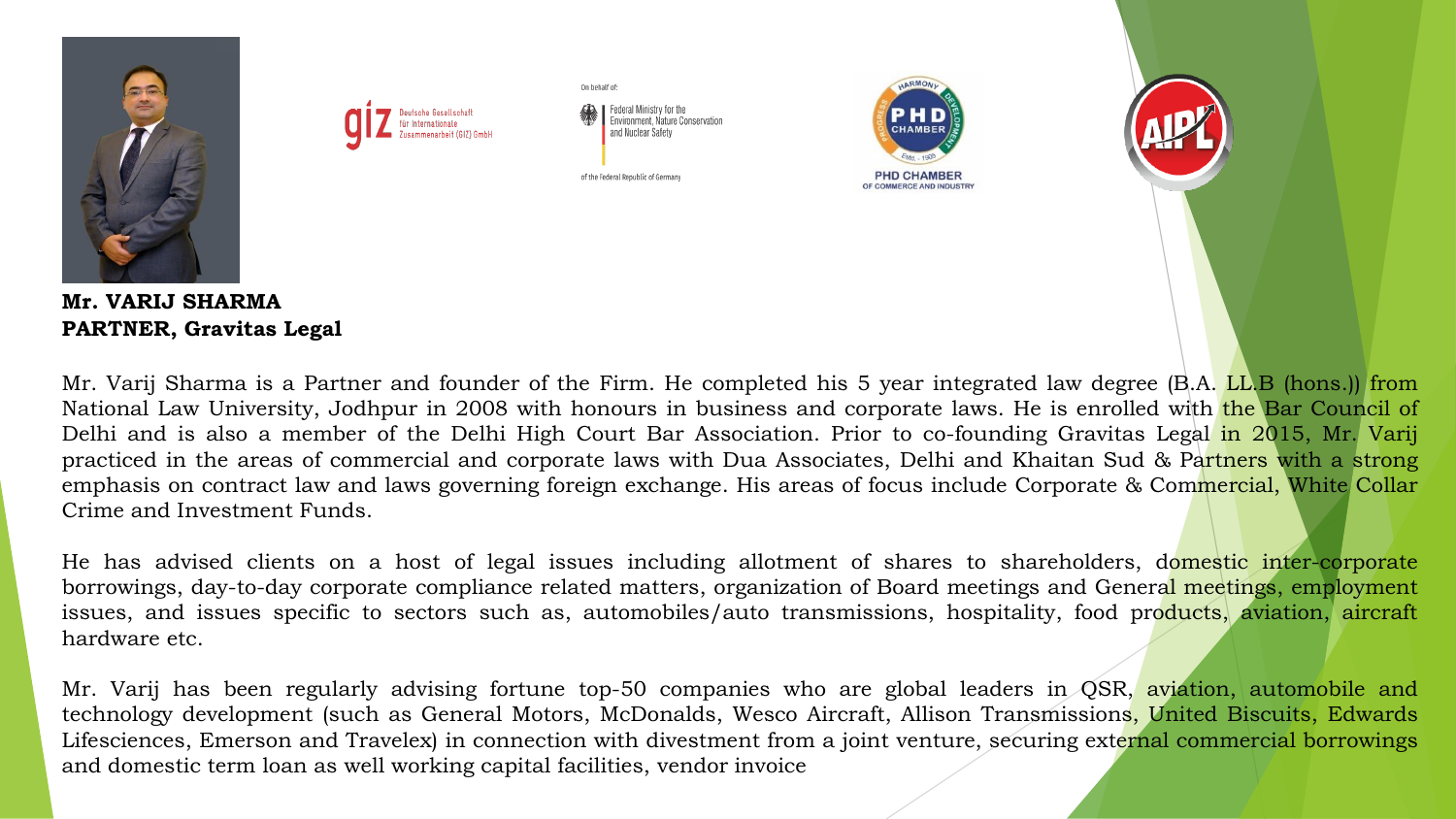

**Mr. Biswajit Dutta Chief Quality Assurance Officer, Mother Dairy Fruit & Vegetable Pvt. Ltd** 

Mr. Biswajit Dutta is having 31+ Yrs. of working experience in Dairy Industry, specifically in dairy Co-operatives (Amul), Producers Company (NDDB Dairy Services)

Currently associated with Mother Dairy Fruits & Vegetable Pvt. Ltd. as "Chief Quality Assurance Officer" since last two and half year.

He is a dairy Technology Graduate from "Vidhan Chandra Krishi Vishwavidyalaya", a Post Graduate from Institute of Rural Management, Anand (IRMA).

He is an alumni of Association for Overseas Technical Co-Operation and Sustainable Partnership (AOTS)- Yokohama Kensu Centre, Japan. He is also certified lead assessor for QMS.

His professional experience includes…

- Improving end product quality by improving raw milk quality through facilitating process improvement based on welldesigned policy, systems and procedures.
- Quality System Development and improvement in the manufacturing.

Ensuring the regulatory & statutory compliance of EPR implementation in Mother Dairy as per PWM Rules, 2018